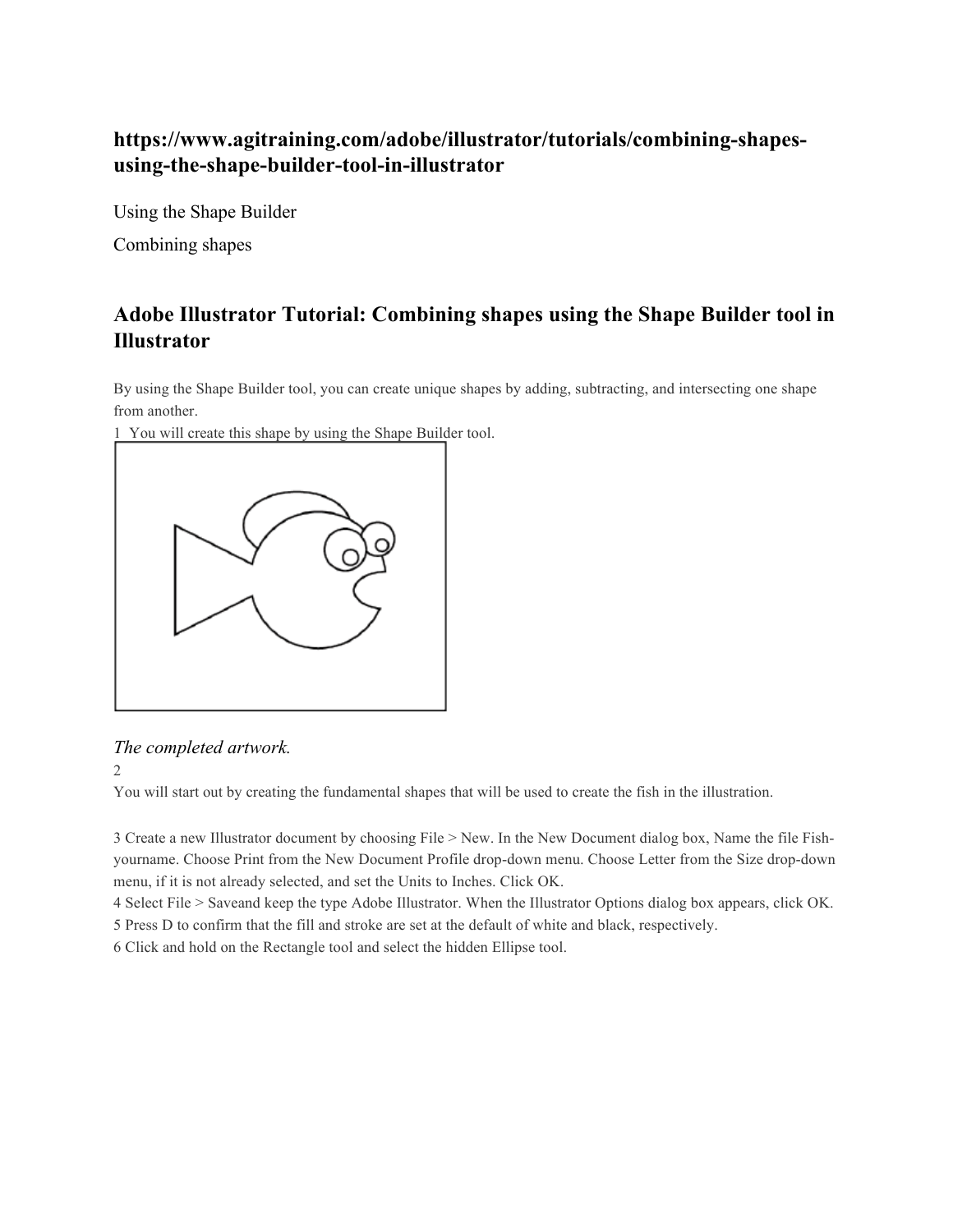

## *Select the hidden Ellipse tool.*

7 Click anywhere on the artboard (don't click and drag). If you inadvertently create an ellipse, press Command+Z (Mac OS) to undo your last step. Then simply click once on the artboard. The Ellipse dialog box appears. 8 Type the value of 1 in into the Width text field, and then press tab and enter 1 in into the Height text field. Click OK.

This circle will serve as the body of your fish.

| <b>Ellipse</b>              |  |
|-----------------------------|--|
| Width: 1 in<br>Height: 1 in |  |
| OK<br>Cancel                |  |

## *Click once on the artboard to open the Ellipse dialog box.*

9 Zoom in so the fish's body fills your window, click and hold on the Ellipse tool  $(O)$ , and select the hidden Polygon tool ( $\bigcirc$ ). Click and drag to create a polygon shape, but do not release it. Instead press the down-arrow on your keyboard several times until the polygon is a triangle. Release the mouse when you have a triangle shape. Do not be concerned with the angle or size for now.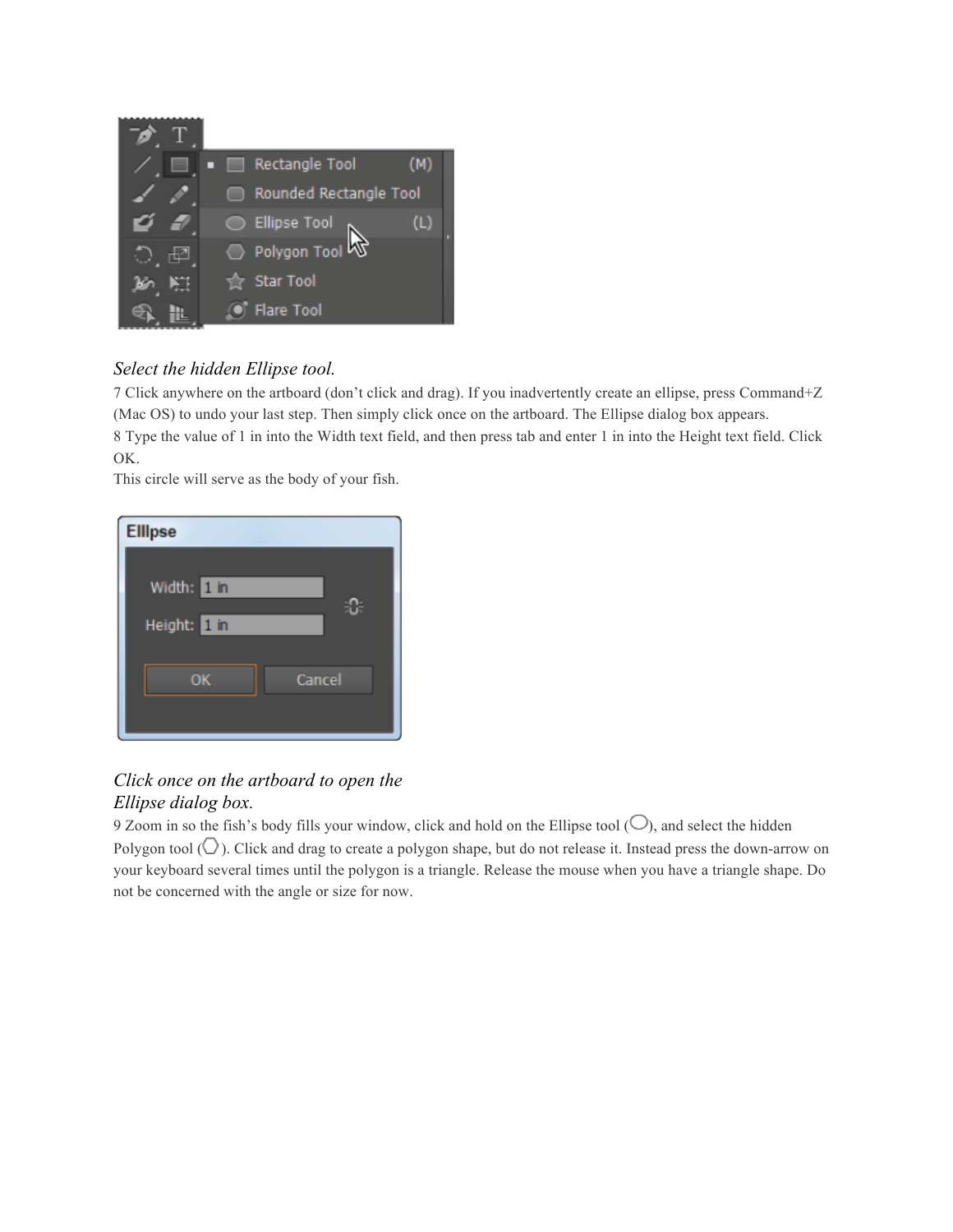

### *Press the down-arrow (while creating the shape) to reduce sides on the polygon.*

10 Choose the Selection tool  $(\lambda)$  and notice that a bounding box appears around the triangle. If the bounding box is not visible, make sure that you are on the Selection tool and choose View > Show Bounding Box.

11 Position your mouse around an outside corner, and, when you see the curved arrow cursor, click and drag to rotate the triangle. Position your triangle so that it creates the shape of a fish tail.



## *Click and drag to rotate the triangle.*

12 With the Selection tool still active, position your mouse on a corner point and click and drag to scale the triangle either up or down; you are now visually resizing the triangle. Resize the triangle until you think it would make a good fit as a fish tail. In our example, the tail is approximately .8 inches.

If you would rather enter an exact amount, choose Window > Transform; the Transform panel appears. With the triangle selected, type .8 in into the W: (Width) text field, then press Tab and type .8 in into the H: (Height) text field.



*Enter an exact measurement in the Transform panel.*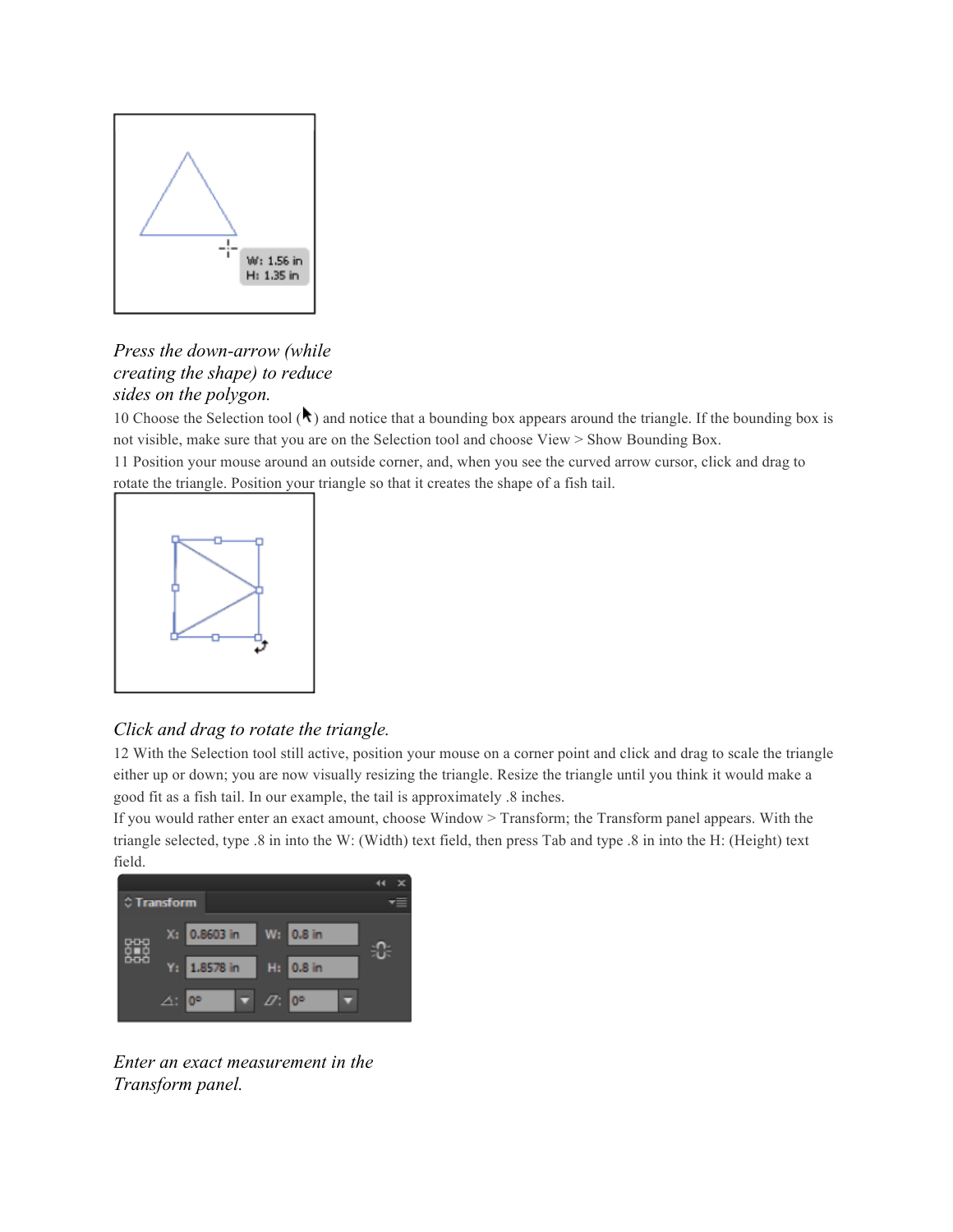13 Using the Selection tool, click and drag to position the triangle so that it is on the left side of the ellipse, making sure it overlaps slightly.



### *Position the triangle so that it is slightly overlapping the ellipse on the left side.*

14 Choose File > Save or press Ctrl+S (Windows) or Command+S (Mac OS) to save your file. Keep it open for the next part of this lesson.

## Combining the shapes

You will now start the process of combining your shapes.

1 Using the Selection tool  $(\star)$ , click on the triangle shape if it is not selected, then Shift+click on the ellipse.

2 Select the Shape Builder tool ( $\bigcirc$ ) in the Tools panel. Click and drag from one shape to another. The triangle and ellipse are combined into one shape.



*Click and drag with the The resulting combined shape. Shape Builder tool.*

## Subtracting with the Shape Builder tool

You will now create what will soon be the mouth shape (when it is subtracted from your ellipse shape).

1 Click and hold down on the Polygon tool  $\circlearrowleft$ ) in the Tools panel to select the hidden Ellipse tool  $\circlearrowright$ ). 2 Choose View > Snap to Point to uncheck that feature. When creating small shapes, the Snap to Point feature can prevent you from forming the correct shape.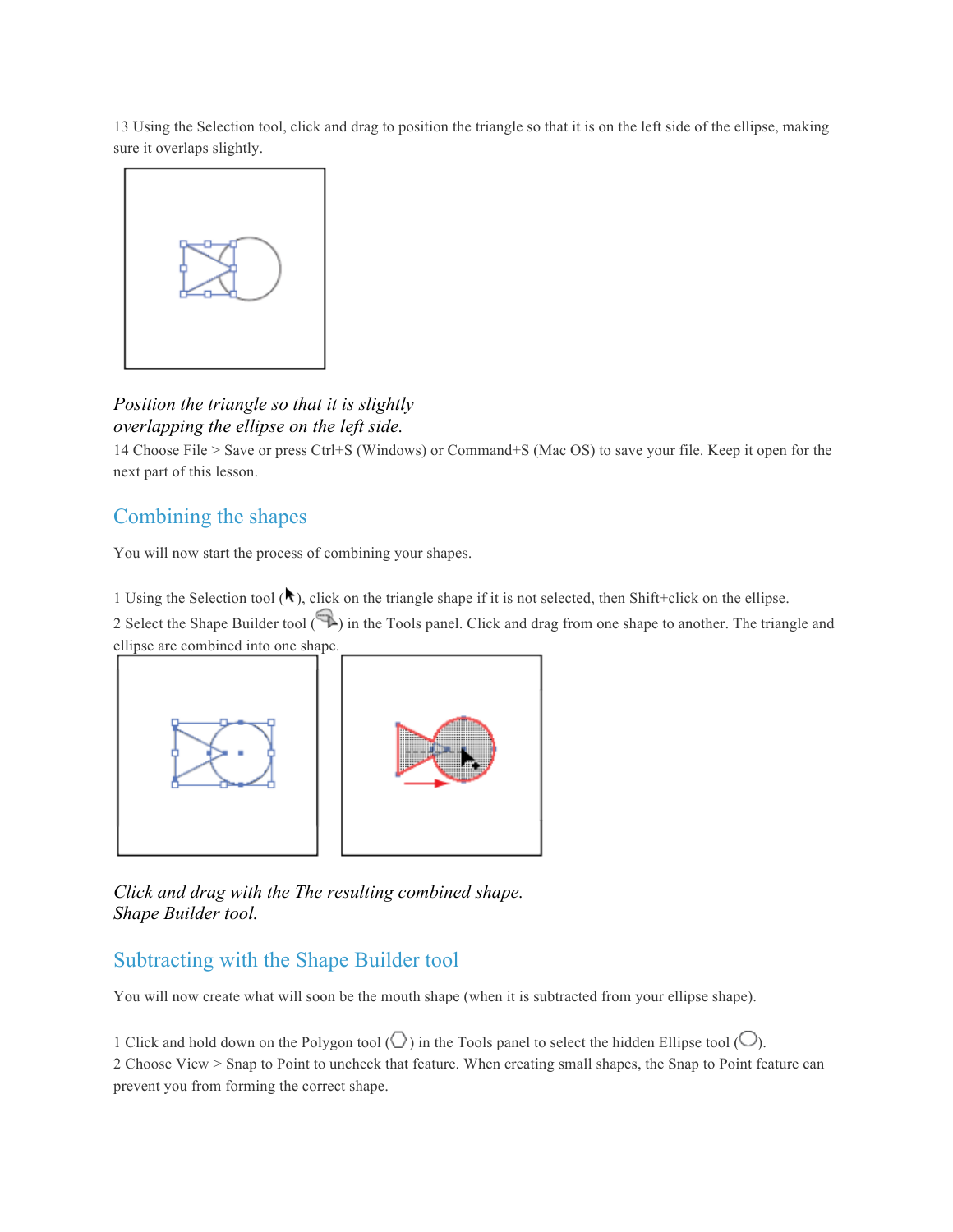3 Click and drag a small ellipse over the right side of the newly created shape. Keep in mind that the ellipse will be subtracted from the combined shape to form the mouth.



#### *Create the shape that will be subtracted to form a mouth.*

4 Switch back to the Selection tool and Shift+click on the combined shape to activate both the ellipse and combined shape at the same time.

5 Select the Shape Builder tool and hold down the Alt (Windows) or Option (Mac OS) key. The cursor now shows a minus sign in the lower-right.

6 With the Alt/Option key still being held down, click and drag from the inside-right edge of the ellipse into the left edge. When you release, the ellipse shape is subtracted from the combined shape, forming a mouth.



### *Select both shapes. Hold down Alt/Opt key and drag within the ellipse shape to subtract it.*

You will use the Shape Builder tool for one last time to add a shape (on top of the fish) to create the fin.

7 Select the Ellipse tool, then click and drag to create an oval shape that intersects across the top of the combined shape. Again, there is no exact size or position required for this shape.

In the next step, you will take advantage of a shortcut that allows you to activate the Selection tool temporarily, helping you to avoid switching tools.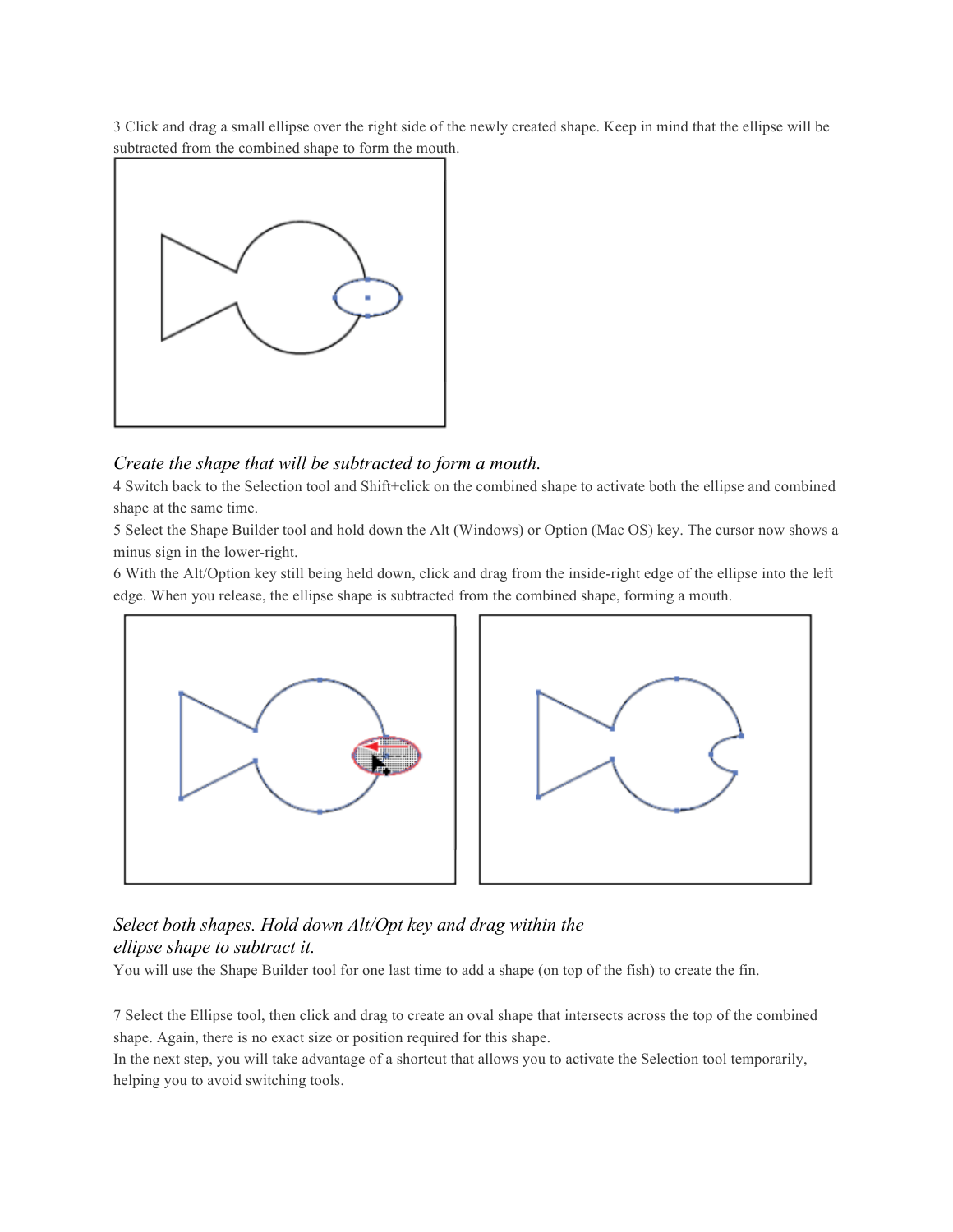8 Hold down the Ctrl (Windows) or Command (Mac OS) key and notice that, even though you are on the Ellipse tool, the cursor has changed into the Selection cursor. With the Selection cursor, click and drag a marquee that touches both the ellipse and the fish body shape to activate both shapes.



### *Hold down the Ctrl/Command key to temporarily access the Selection tool.*

9 With both shapes selected, select the Shape Builder tool and click and drag from the area where the ellipse and the fish body shape meet into the fish shape. The intersected area is added to the fish body shape.



## *Click and drag from within the intersected The result. shape into the fish body shape.*

10 Choose File > Save or press Ctrl+S (Windows) or Command+S (Mac OS) to save your file. Keep it open for the next part of this lesson.

# Creating the fish eyes

In this section, you add an eye to the fish illustration.

1 Select the Ellipse tool ( $\bigcirc$ ) and then click and drag a circle that will serve as the outside of the fish eye. In our example, the size was approximately .25 in.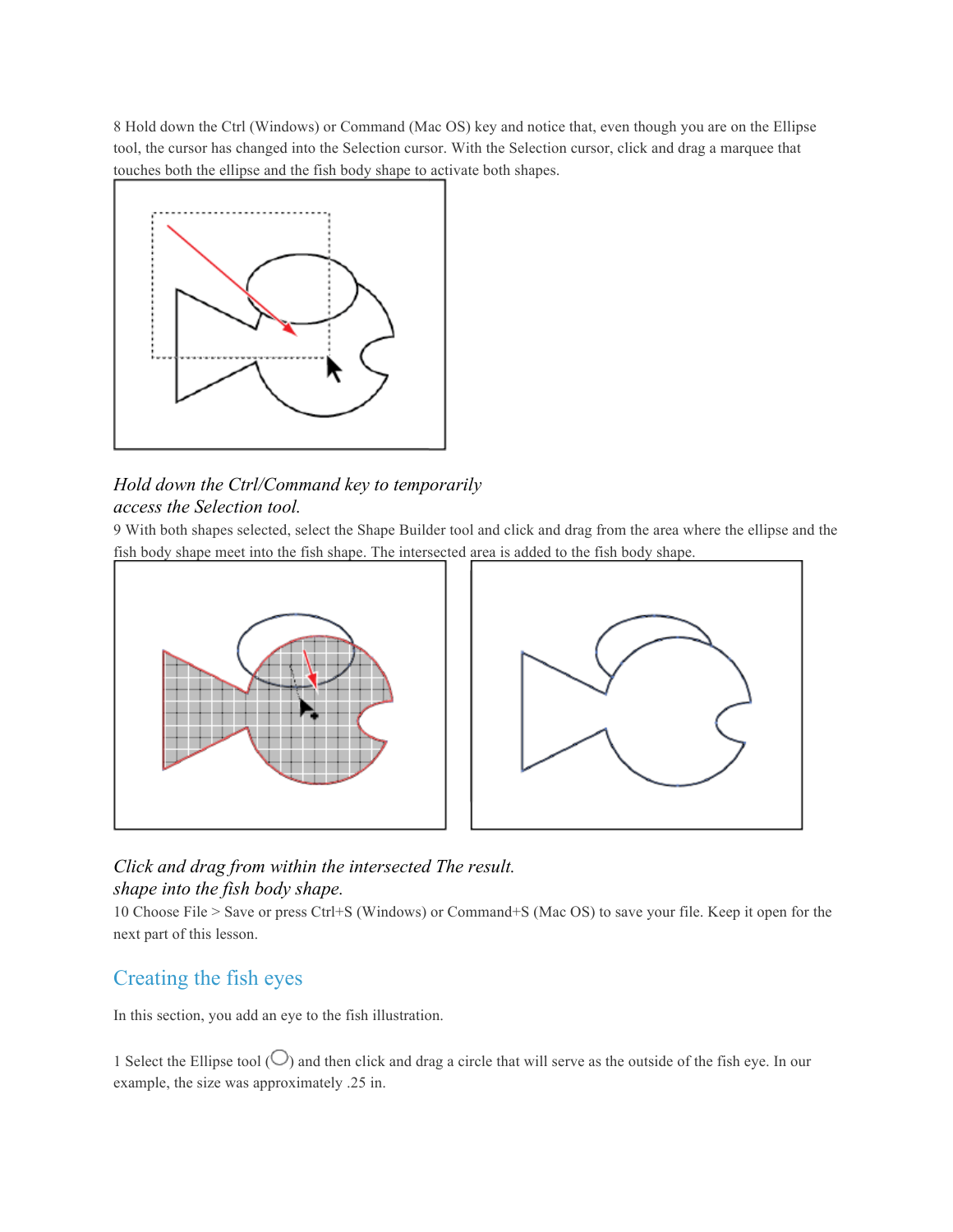If you want your circle to match our example, you can type the value of .25 in into the Width and Height text fields in the Transform panel.

2 Using the Selection tool  $(\lambda)$ , reposition the circle so that it is approximately the correct position for the eye that is furthest away.

3 Select the Ellipse tool and, holding down the Shift key, draw a smaller circle to act as the iris in the eye. 4 Using the Selection tool reposition the iris, if necessary.



### *Create the eye for the fish.*

5 With the Selection tool, select both parts of the eye and then hold down the Alt (Windows) or Option (Mac OS) and drag the eye to the left. This clones the original eye, you now have two eyes.



### *Hold down Alt/Option and drag to clone a selected object.*

6 Make sure that the newly cloned eye is selected then position your cursor on a corner of the bounding box.

7 When the cursor changes to a double-arrow, click and drag outward to enlarge the eye slightly.